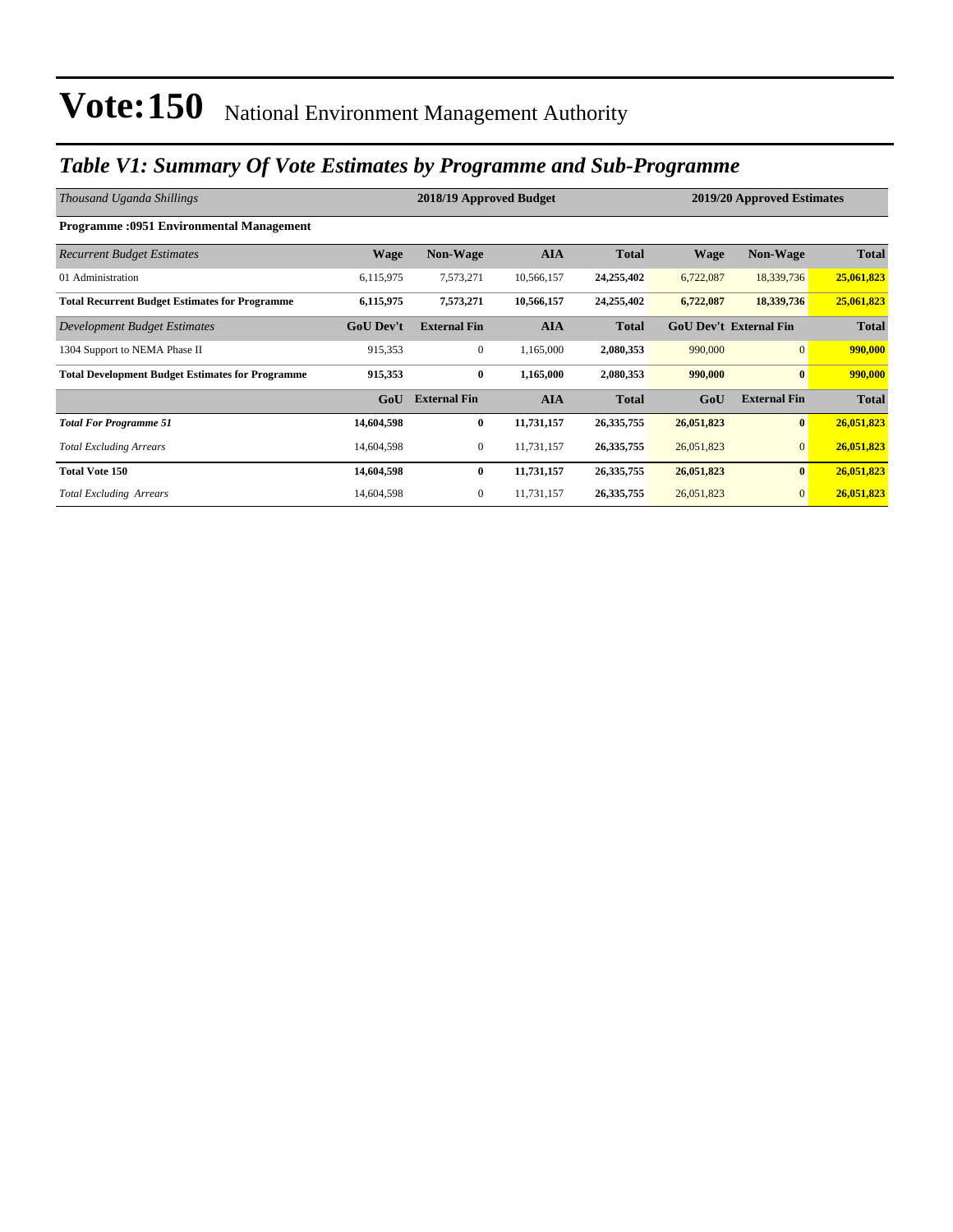### *Table V2: Summary Vote Estimates by Item*

| Thousand Uganda Shillings                                   |            | 2018/19 Approved Budget |            |                  |            | 2019/20Approved Estimates |                         |
|-------------------------------------------------------------|------------|-------------------------|------------|------------------|------------|---------------------------|-------------------------|
|                                                             | GoU        | <b>External Fin</b>     | AIA        | <b>Total</b>     | GoU        | <b>External Fin</b>       | <b>Total</b>            |
| <b>Employees, Goods and Services (Outputs Provided)</b>     | 14,066,098 | $\bf{0}$                | 10,911,157 | 24,977,255       | 25,421,823 | $\bf{0}$                  | 25,421,823              |
| 211102 Contract Staff Salaries                              | 6,115,975  | $\bf{0}$                | 406,112    | 6,522,087        | 6,722,087  | $\bf{0}$                  | 6,722,087               |
| 211103 Allowances (Inc. Casuals, Temporary)                 | 132,500    | $\bf{0}$                | 1,104,000  | 1,236,500        | 1,306,000  | $\bf{0}$                  | 1,306,000               |
| 212101 Social Security Contributions                        | 795,077    | $\bf{0}$                | 40,611     | 835,688          | 873,871    | $\bf{0}$                  | 873,871                 |
| 213001 Medical expenses (To employees)                      | 0          | $\bf{0}$                | 0          | $\boldsymbol{0}$ | 389,434    | $\bf{0}$                  | 389,434                 |
| 213004 Gratuity Expenses                                    | 1,834,792  | $\bf{0}$                | $\bf{0}$   | 1,834,792        | 2,016,626  | $\bf{0}$                  | 2,016,626               |
| 221001 Advertising and Public Relations                     | 120,000    | $\bf{0}$                | 296,078    | 416,078          | 220,000    | $\bf{0}$                  | 220,000                 |
| 221002 Workshops and Seminars                               | 230,000    | $\bf{0}$                | 1,286,245  | 1,516,245        | 2,478,000  | $\bf{0}$                  | 2,478,000               |
| 221003 Staff Training                                       | 40,000     | $\bf{0}$                | 260,000    | 300,000          | 270,000    | $\bf{0}$                  | 270,000                 |
| 221004 Recruitment Expenses                                 | 10,000     | $\bf{0}$                | 40,000     | 50,000           | 20,000     | $\bf{0}$                  | 20,000                  |
| 221005 Hire of Venue (chairs, projector, etc)               | $\bf{0}$   | $\bf{0}$                | $\bf{0}$   | 0                | 20,000     | $\bf{0}$                  | 20,000                  |
| 221007 Books, Periodicals & Newspapers                      | 2,500      | $\bf{0}$                | 25,000     | 27,500           | 90,000     | $\bf{0}$                  | 90,000                  |
| 221008 Computer supplies and Information Technology<br>(TT) | 20,000     | $\bf{0}$                | 90,000     | 110,000          | 30,000     | $\bf{0}$                  | 30,000                  |
| 221009 Welfare and Entertainment                            | 95,000     | $\bf{0}$                | 70,000     | 165,000          | 261,000    | $\bf{0}$                  | 261,000                 |
| 221011 Printing, Stationery, Photocopying and Binding       | 83,000     | $\bf{0}$                | 380,500    | 463,500          | 469,000    | $\bf{0}$                  | 469,000                 |
| 221012 Small Office Equipment                               | 0          | $\bf{0}$                | 70,000     | 70,000           | 20,000     | $\bf{0}$                  | 20,000                  |
| 221017 Subscriptions                                        | 0          | $\bf{0}$                | 0          | $\bf{0}$         | 90,000     | $\bf{0}$                  | 90,000                  |
| 222001 Telecommunications                                   | 4,000      | $\bf{0}$                | 112,000    | 116,000          | 115,000    | $\bf{0}$                  | <b>115,000</b>          |
| 222002 Postage and Courier                                  | $\bf{0}$   | $\bf{0}$                | $\bf{0}$   | 0                | 40,000     | $\bf{0}$                  | 40,000                  |
| 222003 Information and communications technology<br>(ICT)   | 0          | $\bf{0}$                | 50,000     | 50,000           | 170,481    | $\bf{0}$                  | 170,481                 |
| 223001 Property Expenses                                    | 0          | $\bf{0}$                | 75,000     | 75,000           | $\pmb{0}$  | $\bf{0}$                  | $\overline{\mathbf{0}}$ |
| 223002 Rates                                                | 40,000     | $\bf{0}$                | 40,000     | 80,000           | 80,000     | $\bf{0}$                  | 80,000                  |
| 223003 Rent – (Produced Assets) to private entities         | $\bf{0}$   | $\bf{0}$                | 115,000    | 115,000          | $\bf{0}$   | $\bf{0}$                  | $\overline{\mathbf{0}}$ |
| 223004 Guard and Security services                          | 50,000     | $\bf{0}$                | 40,000     | 90,000           | 90,000     | $\bf{0}$                  | 90,000                  |
| 223005 Electricity                                          | 120,000    | $\bf{0}$                | 8,000      | 128,000          | 120,000    | $\bf{0}$                  | 120,000                 |
| 223006 Water                                                | 20,000     | $\bf{0}$                | 16,000     | 36,000           | 20,000     | $\bf{0}$                  | 20,000                  |
| 224004 Cleaning and Sanitation                              | 195,000    | $\bf{0}$                | 14,000     | 209,000          | 199,000    | $\bf{0}$                  | <b>199,000</b>          |
| 224005 Uniforms, Beddings and Protective Gear               | 160,853    | $\bf{0}$                | 95,000     | 255,853          | 172,000    | $\bf{0}$                  | 172,000                 |
| 224006 Agricultural Supplies                                | 17,000     | $\bf{0}$                | $\bf{0}$   | 17,000           | $\bf{0}$   | $\bf{0}$                  | $\bf{0}$                |
| 225001 Consultancy Services- Short term                     | 130,000    | $\bf{0}$                | 330,000    | 460,000          | 405,000    | $\bf{0}$                  | 405,000                 |
| 225002 Consultancy Services-Long-term                       | 1,757,281  | $\bf{0}$                | 426,010    | 2,183,291        | $\bf{0}$   | $\bf{0}$                  | $\overline{\mathbf{0}}$ |
| 226001 Insurances                                           | 365,000    | $\bf{0}$                | 236,434    | 601,434          | 212,000    | $\bf{0}$                  | 212,000                 |
| 227001 Travel inland                                        | 1,147,621  | $\bf{0}$                | 3,436,137  | 4,583,758        | 5,590,000  | $\bf{0}$                  | 5,590,000               |
| 227002 Travel abroad                                        | 50,000     | $\bf{0}$                | 530,000    | 580,000          | 510,000    | $\bf{0}$                  | 510,000                 |
| 227003 Carriage, Haulage, Freight and transport hire        | 5,000      | $\bf{0}$                | 9,000      | 14,000           | 27,000     | $\bf{0}$                  | 27,000                  |
| 227004 Fuel, Lubricants and Oils                            | 200,500    | $\bf{0}$                | 670,030    | 870,530          | 712,965    | $\bf{0}$                  | 712,965                 |
| 228001 Maintenance - Civil                                  | 120,000    | $\bf{0}$                | 370,000    | 490,000          | 982,359    | $\bf{0}$                  | 982,359                 |
| 228002 Maintenance - Vehicles                               | 100,000    | $\bf{0}$                | 270,000    | 370,000          | 380,000    | $\bf{0}$                  | 380,000                 |
| 281401 Rental – non produced assets                         | 105,000    | $\bf{0}$                | $\bf{0}$   | 105,000          | 320,000    | $\bf{0}$                  | 320,000                 |
| <b>Investment</b> (Capital Purchases)                       | 538,500    | $\bf{0}$                | 820,000    | 1,358,500        | 630,000    | $\bf{0}$                  | 630,000                 |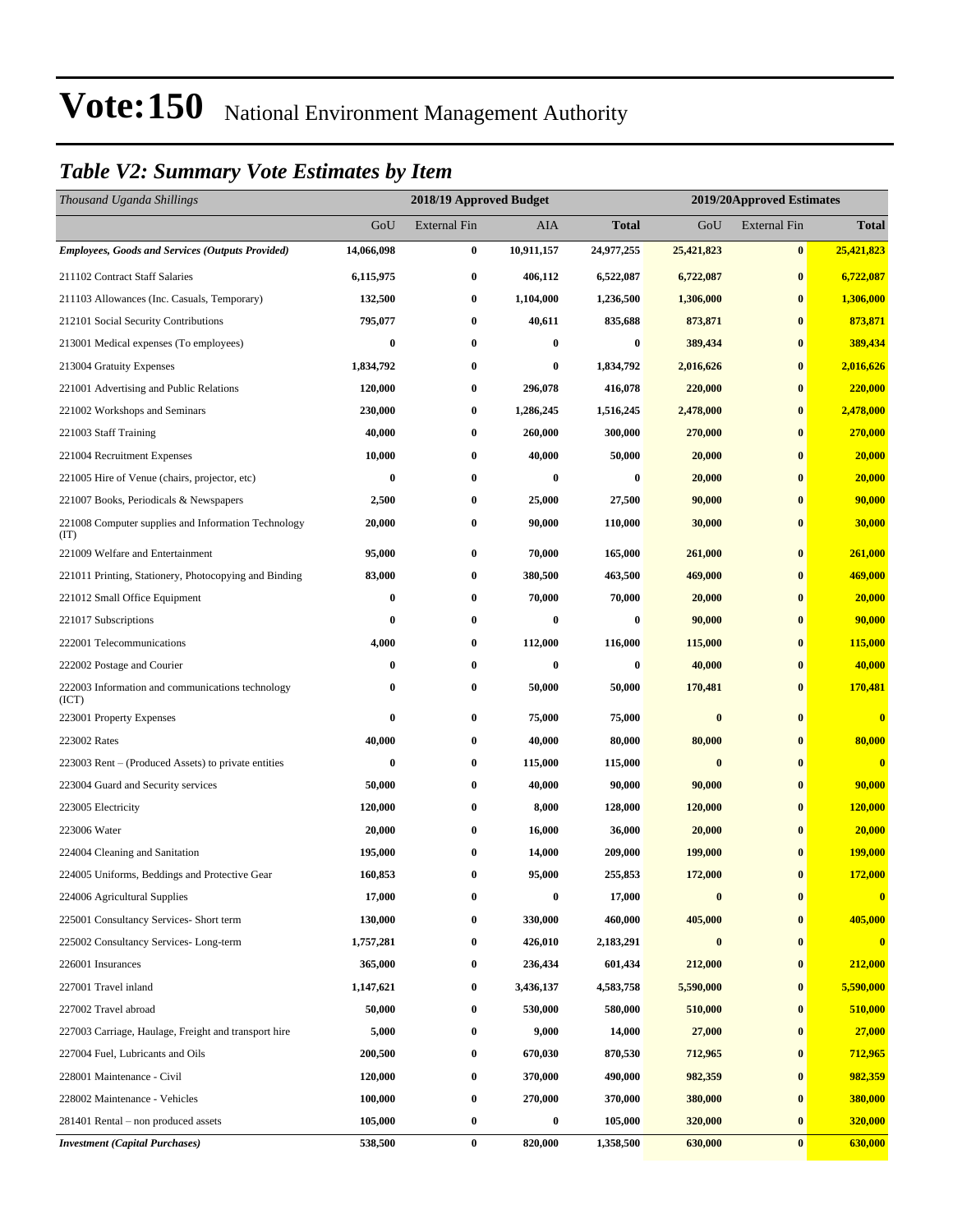| 312201 Transport Equipment     | 0          | $\bf{0}$     | 340,000    | 340,000      |            | $\bf{0}$     | $\mathbf{0}$ |
|--------------------------------|------------|--------------|------------|--------------|------------|--------------|--------------|
| 312202 Machinery and Equipment | 248,500    | $\bf{0}$     | 330,000    | 578,500      | 240,000    | $\bf{0}$     | 240,000      |
| 312203 Furniture & Fixtures    | 100.000    | $\bf{0}$     | 100.000    | 200,000      | 100,000    | $\bf{0}$     | 100,000      |
| 312213 ICT Equipment           | 190.000    | $\bf{0}$     | 50,000     | 240,000      | 290,000    | $\bf{0}$     | 290,000      |
| <b>Grand Total Vote 150</b>    | 14,604,598 | $\bf{0}$     | 11,731,157 | 26, 335, 755 | 26,051,823 | $\bf{0}$     | 26,051,823   |
| <b>Total Excluding Arrears</b> | 14,604,598 | $\mathbf{0}$ | 11,731,157 | 26, 335, 755 | 26,051,823 | $\mathbf{0}$ | 26,051,823   |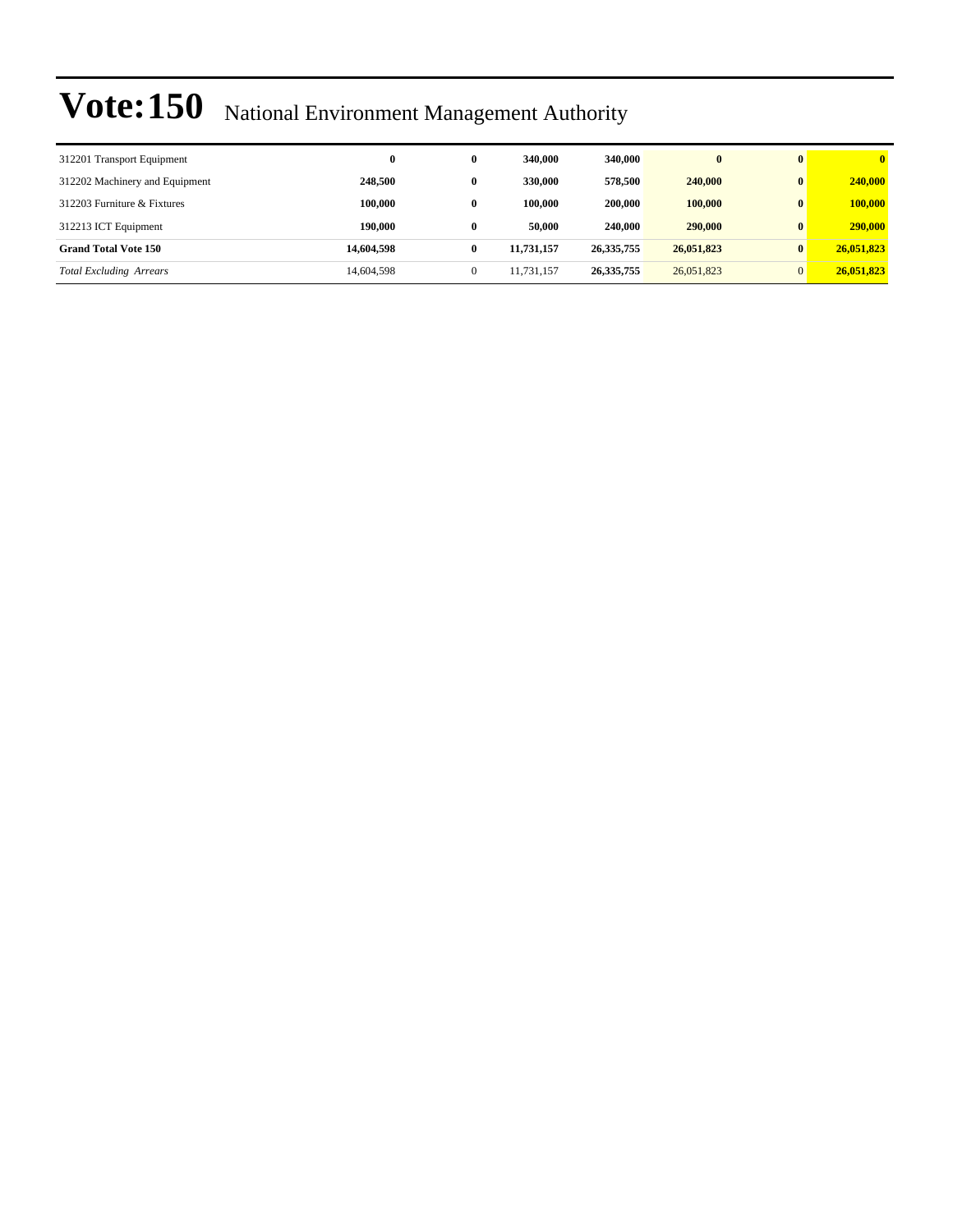### *Table V3: Detailed Estimates by Programme, Sub Programme, Output and Item*

#### *Programme :0951 Environmental Management*

*Recurrent Budget Estimates*

#### **SubProgramme 01 Administration**

| Thousand Uganda Shillings                                                                     |                  | 2018/19 Approved Budget |                  |              | 2019/20 Approved Estimates |                |                  |
|-----------------------------------------------------------------------------------------------|------------------|-------------------------|------------------|--------------|----------------------------|----------------|------------------|
| <b>Outputs Provided</b>                                                                       | Wage             | Non Wage                | AIA              | <b>Total</b> | Wage                       | Non Wage       | <b>Total</b>     |
| Output 095101 Integration of ENR Management at National and Local Government levels           |                  |                         |                  |              |                            |                |                  |
| 221002 Workshops and Seminars                                                                 | $\boldsymbol{0}$ | 40,000                  | 108,570          | 148,570      | $\mathbf{0}$               | 292,000        | 292,000          |
| 221011 Printing, Stationery, Photocopying and Binding                                         | $\mathbf{0}$     | $\mathbf{0}$            | 4,000            | 4,000        | $\mathbf{0}$               | $\overline{0}$ | $\bf{0}$         |
| 225001 Consultancy Services- Short term                                                       | $\boldsymbol{0}$ | 20,000                  | 20,000           | 40,000       | $\boldsymbol{0}$           | $\overline{0}$ | $\bf{0}$         |
| 227001 Travel inland                                                                          | $\boldsymbol{0}$ | 101,000                 | 319,400          | 420,400      | $\mathbf{0}$               | 491,000        | 491,000          |
| 227004 Fuel, Lubricants and Oils                                                              | $\boldsymbol{0}$ | 9,000                   | 23,030           | 32,030       | $\mathbf{0}$               | 27,000         | 27,000           |
| <b>Total Cost of Output 01</b>                                                                | 0                | 170,000                 | 475,000          | 645,000      | $\boldsymbol{\theta}$      | 810,000        | 810,000          |
| Output 095102 Environmental compliance and enforcement of the law, regulations and standards  |                  |                         |                  |              |                            |                |                  |
| 211103 Allowances (Inc. Casuals, Temporary)                                                   | $\boldsymbol{0}$ | 30,000                  | 180,000          | 210,000      | $\mathbf{0}$               | 220,000        | 220,000          |
| 221001 Advertising and Public Relations                                                       | $\boldsymbol{0}$ | $\boldsymbol{0}$        | 24,990           | 24,990       | $\mathbf{0}$               | 5,000          | 5,000            |
| 221002 Workshops and Seminars                                                                 | $\boldsymbol{0}$ | 70,000                  | 195,500          | 265,500      | $\mathbf{0}$               | 1,183,000      | 1,183,000        |
| 221005 Hire of Venue (chairs, projector, etc)                                                 | $\boldsymbol{0}$ | $\boldsymbol{0}$        | $\boldsymbol{0}$ | $\bf{0}$     | $\mathbf{0}$               | 20,000         | 20,000           |
| 221011 Printing, Stationery, Photocopying and Binding                                         | $\boldsymbol{0}$ | $\boldsymbol{0}$        | 15,500           | 15,500       | $\boldsymbol{0}$           | 19,000         | <b>19,000</b>    |
| 222001 Telecommunications                                                                     | $\boldsymbol{0}$ | 3,000                   | $\boldsymbol{0}$ | 3,000        | $\mathbf{0}$               | 2,000          | 2,000            |
| 224005 Uniforms, Beddings and Protective Gear                                                 | $\boldsymbol{0}$ | $\boldsymbol{0}$        | $\boldsymbol{0}$ | $\bf{0}$     | $\mathbf{0}$               | 50,000         | 50,000           |
| 225001 Consultancy Services- Short term                                                       | $\boldsymbol{0}$ | 40,000                  | 95,000           | 135,000      | $\boldsymbol{0}$           | 40,000         | 40,000           |
| 225002 Consultancy Services-Long-term                                                         | $\boldsymbol{0}$ | 1,757,281               | 426,010          | 2,183,291    | $\mathbf{0}$               | $\overline{0}$ | $\bf{0}$         |
| 227001 Travel inland                                                                          | $\boldsymbol{0}$ | 256,461                 | 1,317,000        | 1,573,461    | $\boldsymbol{0}$           | 2,511,000      | 2,511,000        |
| 227003 Carriage, Haulage, Freight and transport hire                                          | $\boldsymbol{0}$ | 1,000                   | 3,000            | 4,000        | $\mathbf{0}$               | 20,000         | 20,000           |
| 227004 Fuel, Lubricants and Oils                                                              | $\boldsymbol{0}$ | 78,500                  | 214,000          | 292,500      | $\mathbf{0}$               | 210,000        | 210,000          |
| 228001 Maintenance - Civil                                                                    | $\boldsymbol{0}$ | 100,000                 | $\boldsymbol{0}$ | 100,000      | $\mathbf{0}$               | 335,359        | 335,359          |
| 281401 Rental – non produced assets                                                           | $\boldsymbol{0}$ | 80,000                  | $\boldsymbol{0}$ | 80,000       | $\mathbf{0}$               | $\mathbf{0}$   | $\bf{0}$         |
| <b>Total Cost of Output 02</b>                                                                | 0                | 2,416,242               | 2,471,000        | 4,887,242    | $\boldsymbol{\theta}$      | 4,615,359      | 4,615,359        |
| Output 095103 Acess to environmental information/education and public participation increased |                  |                         |                  |              |                            |                |                  |
| 221001 Advertising and Public Relations                                                       | $\boldsymbol{0}$ | 120,000                 | 201,088          | 321,088      | $\mathbf{0}$               | 215,000        | 215,000          |
| 221002 Workshops and Seminars                                                                 | $\boldsymbol{0}$ | 110,000                 | 404,175          | 514,175      | $\mathbf{0}$               | 439,000        | 439,000          |
| 221007 Books, Periodicals & Newspapers                                                        | $\boldsymbol{0}$ | $\boldsymbol{0}$        | $\boldsymbol{0}$ | $\bf{0}$     | $\mathbf{0}$               | 90,000         | 90,000           |
| 221008 Computer supplies and Information Technology (IT)                                      | $\boldsymbol{0}$ | 10,000                  | 90,000           | 100,000      | $\mathbf{0}$               | $\mathbf{0}$   | $\boldsymbol{0}$ |
| 221011 Printing, Stationery, Photocopying and Binding                                         | $\boldsymbol{0}$ | 23,000                  | 210,000          | 233,000      | $\boldsymbol{0}$           | 271,000        | 271,000          |
| 222001 Telecommunications                                                                     | $\boldsymbol{0}$ | 1,000                   | 2,000            | 3,000        | $\boldsymbol{0}$           | 3,000          | 3,000            |
| 222003 Information and communications technology (ICT)                                        | $\boldsymbol{0}$ | $\boldsymbol{0}$        | $\boldsymbol{0}$ | $\bf{0}$     | $\mathbf{0}$               | 105,000        | 105,000          |
| 224005 Uniforms, Beddings and Protective Gear                                                 | $\boldsymbol{0}$ | 20,000                  | 30,000           | 50,000       | $\mathbf{0}$               | 72,000         | 72,000           |
| 224006 Agricultural Supplies                                                                  | $\boldsymbol{0}$ | 17,000                  | $\boldsymbol{0}$ | 17,000       | $\boldsymbol{0}$           | $\overline{0}$ | $\boldsymbol{0}$ |
| 225001 Consultancy Services- Short term                                                       | $\boldsymbol{0}$ | 40,000                  | 10,000           | 50,000       | $\boldsymbol{0}$           | 90,000         | 90,000           |
| 227001 Travel inland                                                                          | $\boldsymbol{0}$ | 326,348                 | 522,737          | 849,085      | $\boldsymbol{0}$           | 721,000        | 721,000          |
| 227003 Carriage, Haulage, Freight and transport hire                                          | $\boldsymbol{0}$ | $\boldsymbol{0}$        | 6,000            | 6,000        | $\boldsymbol{0}$           | 3,000          | 3,000            |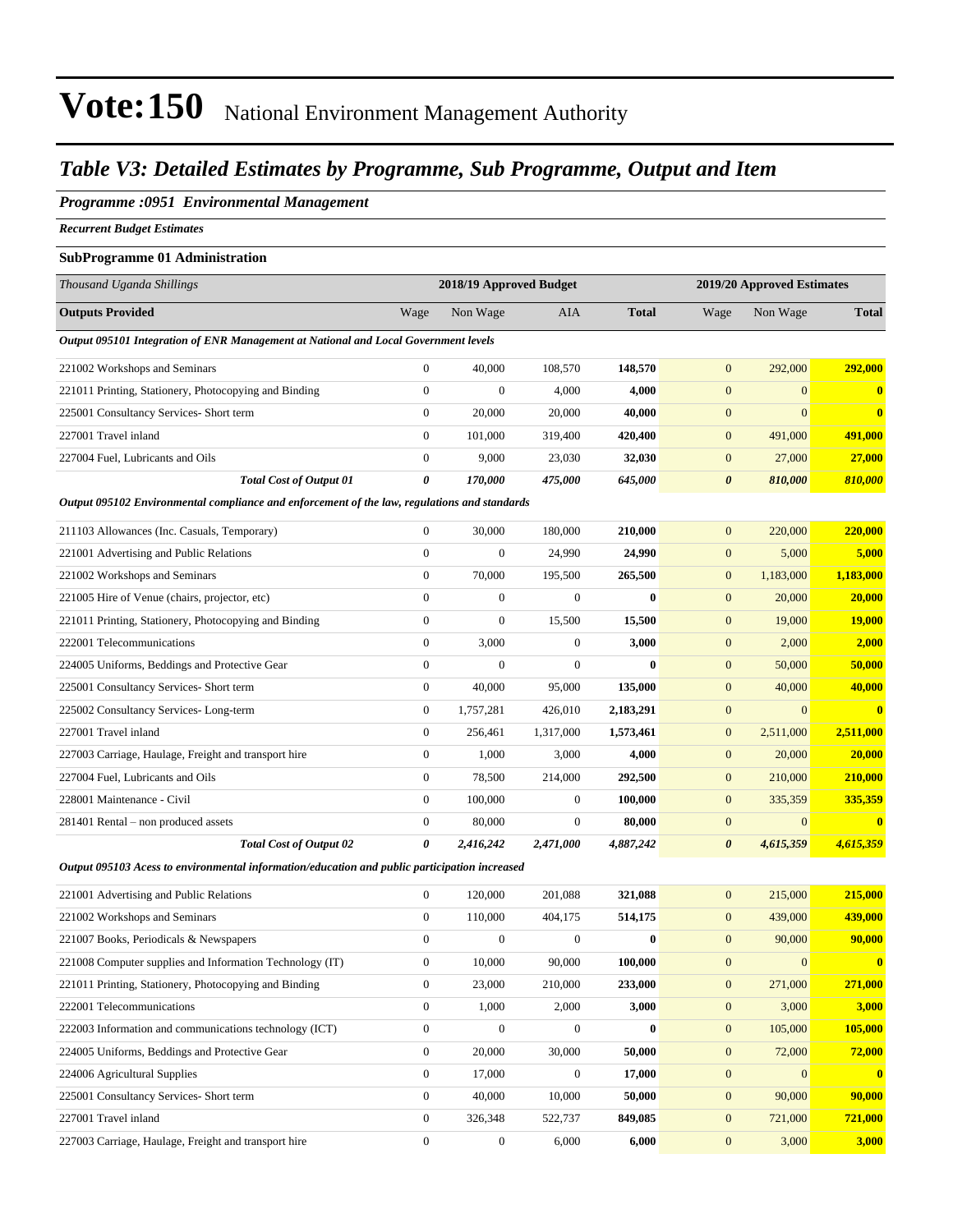| 227004 Fuel, Lubricants and Oils                                           | $\boldsymbol{0}$ | 26,000           | 36,000           | 62,000       | $\boldsymbol{0}$      | 34,000       | 34,000         |
|----------------------------------------------------------------------------|------------------|------------------|------------------|--------------|-----------------------|--------------|----------------|
| 228001 Maintenance - Civil                                                 | $\boldsymbol{0}$ | $\boldsymbol{0}$ | $\boldsymbol{0}$ | $\bf{0}$     | $\boldsymbol{0}$      | 117,000      | 117,000        |
| <b>Total Cost of Output 03</b>                                             | 0                | 693,348          | 1,512,000        | 2,205,348    | $\boldsymbol{\theta}$ | 2,160,000    | 2,160,000      |
| Output 095104 The institutional capacity of NEMA and its partners enhanced |                  |                  |                  |              |                       |              |                |
| 211102 Contract Staff Salaries                                             | 6,115,975        | $\boldsymbol{0}$ | 406,112          | 6,522,087    | 6,722,087             | $\mathbf{0}$ | 6,722,087      |
| 211103 Allowances (Inc. Casuals, Temporary)                                | $\boldsymbol{0}$ | 72,500           | 894,000          | 966,500      | $\boldsymbol{0}$      | 1,086,000    | 1,086,000      |
| 212101 Social Security Contributions                                       | $\boldsymbol{0}$ | 795,077          | 40,611           | 835,688      | $\mathbf{0}$          | 873,871      | 873,871        |
| 213001 Medical expenses (To employees)                                     | $\boldsymbol{0}$ | $\boldsymbol{0}$ | $\boldsymbol{0}$ | $\mathbf{0}$ | $\boldsymbol{0}$      | 389,434      | 389,434        |
| 213004 Gratuity Expenses                                                   | $\boldsymbol{0}$ | 1,834,792        | $\boldsymbol{0}$ | 1,834,792    | $\boldsymbol{0}$      | 2,016,626    | 2,016,626      |
| 221001 Advertising and Public Relations                                    | $\boldsymbol{0}$ | $\boldsymbol{0}$ | 70,000           | 70,000       | $\mathbf{0}$          | $\mathbf{0}$ | $\bf{0}$       |
| 221002 Workshops and Seminars                                              | $\boldsymbol{0}$ | 10,000           | 324,000          | 334,000      | $\boldsymbol{0}$      | 407,000      | 407,000        |
| 221003 Staff Training                                                      | $\overline{0}$   | 40,000           | 260,000          | 300,000      | $\boldsymbol{0}$      | 270,000      | 270,000        |
| 221004 Recruitment Expenses                                                | $\boldsymbol{0}$ | 10,000           | 40,000           | 50,000       | $\boldsymbol{0}$      | 20,000       | 20,000         |
| 221007 Books, Periodicals & Newspapers                                     | $\boldsymbol{0}$ | 2,500            | 5,000            | 7,500        | $\boldsymbol{0}$      | $\mathbf{0}$ | $\mathbf{0}$   |
| 221008 Computer supplies and Information Technology (IT)                   | $\boldsymbol{0}$ | 10,000           | $\boldsymbol{0}$ | 10,000       | $\boldsymbol{0}$      | 30,000       | 30,000         |
| 221009 Welfare and Entertainment                                           | $\boldsymbol{0}$ | 95,000           | 70,000           | 165,000      | $\boldsymbol{0}$      | 261,000      | 261,000        |
| 221011 Printing, Stationery, Photocopying and Binding                      | $\boldsymbol{0}$ | 53,000           | 150,000          | 203,000      | $\boldsymbol{0}$      | 179,000      | <b>179,000</b> |
| 221012 Small Office Equipment                                              | $\boldsymbol{0}$ | $\boldsymbol{0}$ | 70,000           | 70,000       | $\boldsymbol{0}$      | 20,000       | 20,000         |
| 221017 Subscriptions                                                       | $\overline{0}$   | $\boldsymbol{0}$ | $\boldsymbol{0}$ | $\bf{0}$     | $\boldsymbol{0}$      | 30,000       | 30,000         |
| 222001 Telecommunications                                                  | $\boldsymbol{0}$ | $\boldsymbol{0}$ | 110,000          | 110,000      | $\mathbf{0}$          | 110,000      | 110,000        |
| 222002 Postage and Courier                                                 | $\boldsymbol{0}$ | $\boldsymbol{0}$ | $\boldsymbol{0}$ | $\bf{0}$     | $\mathbf{0}$          | 40,000       | 40,000         |
| 222003 Information and communications technology (ICT)                     | $\overline{0}$   | $\boldsymbol{0}$ | 50,000           | 50,000       | $\boldsymbol{0}$      | 65,481       | 65,481         |
| 223001 Property Expenses                                                   | $\mathbf{0}$     | $\boldsymbol{0}$ | 75,000           | 75,000       | $\boldsymbol{0}$      | $\mathbf{0}$ | $\mathbf{0}$   |
| 223002 Rates                                                               | $\overline{0}$   | 40,000           | 40,000           | 80,000       | $\boldsymbol{0}$      | 80,000       | 80,000         |
| 223003 Rent – (Produced Assets) to private entities                        | $\boldsymbol{0}$ | $\boldsymbol{0}$ | 75,000           | 75,000       | $\boldsymbol{0}$      | $\mathbf{0}$ | $\bf{0}$       |
| 223004 Guard and Security services                                         | $\boldsymbol{0}$ | 50,000           | 40,000           | 90,000       | $\boldsymbol{0}$      | 90,000       | 90,000         |
| 223005 Electricity                                                         | $\overline{0}$   | 120,000          | 8,000            | 128,000      | $\mathbf{0}$          | 120,000      | <b>120,000</b> |
| 223006 Water                                                               | $\boldsymbol{0}$ | 20,000           | 16,000           | 36,000       | $\mathbf{0}$          | 20,000       | 20,000         |
| 224004 Cleaning and Sanitation                                             | $\boldsymbol{0}$ | 195,000          | 14,000           | 209,000      | $\boldsymbol{0}$      | 199,000      | <b>199,000</b> |
| 224005 Uniforms, Beddings and Protective Gear                              | $\boldsymbol{0}$ | $\boldsymbol{0}$ | $\boldsymbol{0}$ | $\bf{0}$     | $\mathbf{0}$          | 50,000       | 50,000         |
| 225001 Consultancy Services- Short term                                    | $\mathbf{0}$     | $\boldsymbol{0}$ | 150,000          | 150,000      | $\boldsymbol{0}$      | 245,000      | 245,000        |
| 226001 Insurances                                                          | $\boldsymbol{0}$ | 365,000          | 236,434          | 601,434      | $\boldsymbol{0}$      | 212,000      | 212,000        |
| 227001 Travel inland                                                       | $\boldsymbol{0}$ | 237,812          | 972,000          | 1,209,812    | $\boldsymbol{0}$      | 1,549,000    | 1,549,000      |
| 227002 Travel abroad                                                       | $\boldsymbol{0}$ | $\boldsymbol{0}$ | $\boldsymbol{0}$ | $\bf{0}$     | $\boldsymbol{0}$      | 30,000       | 30,000         |
| 227003 Carriage, Haulage, Freight and transport hire                       | $\boldsymbol{0}$ | 4,000            | $\boldsymbol{0}$ | 4,000        | $\boldsymbol{0}$      | 4,000        | 4,000          |
| 227004 Fuel, Lubricants and Oils                                           | $\boldsymbol{0}$ | 84,000           | 387,000          | 471,000      | $\boldsymbol{0}$      | 436,965      | 436,965        |
| 228001 Maintenance - Civil                                                 | $\boldsymbol{0}$ | 20,000           | 370,000          | 390,000      | $\boldsymbol{0}$      | 350,000      | 350,000        |
| 228002 Maintenance - Vehicles                                              | $\boldsymbol{0}$ | 100,000          | 270,000          | 370,000      | $\boldsymbol{0}$      | 380,000      | 380,000        |
| 281401 Rental – non produced assets                                        | $\boldsymbol{0}$ | 25,000           | $\boldsymbol{0}$ | 25,000       | $\mathbf{0}$          | 320,000      | 320,000        |
| <b>Total Cost of Output 04</b>                                             | 6,115,975        | 4,183,681        | 5,143,157        | 15,442,812   | 6,722,087             | 9,884,378    | 16,606,464     |
|                                                                            |                  |                  |                  |              |                       |              |                |

*Output 095105 National, regional and international partnerships and networking strengthened*

| 211103 Allowances (Inc. Casuals, Temporary)           | 10.000 |        | 10.000 |         |         |
|-------------------------------------------------------|--------|--------|--------|---------|---------|
| 221002 Workshops and Seminars                         |        | 92,000 | 92,000 | 157.000 | 157.000 |
| 221011 Printing, Stationery, Photocopying and Binding | 7.000  | .000   | 8.000  |         |         |
| 221017 Subscriptions                                  |        |        |        | 60,000  | 60,000  |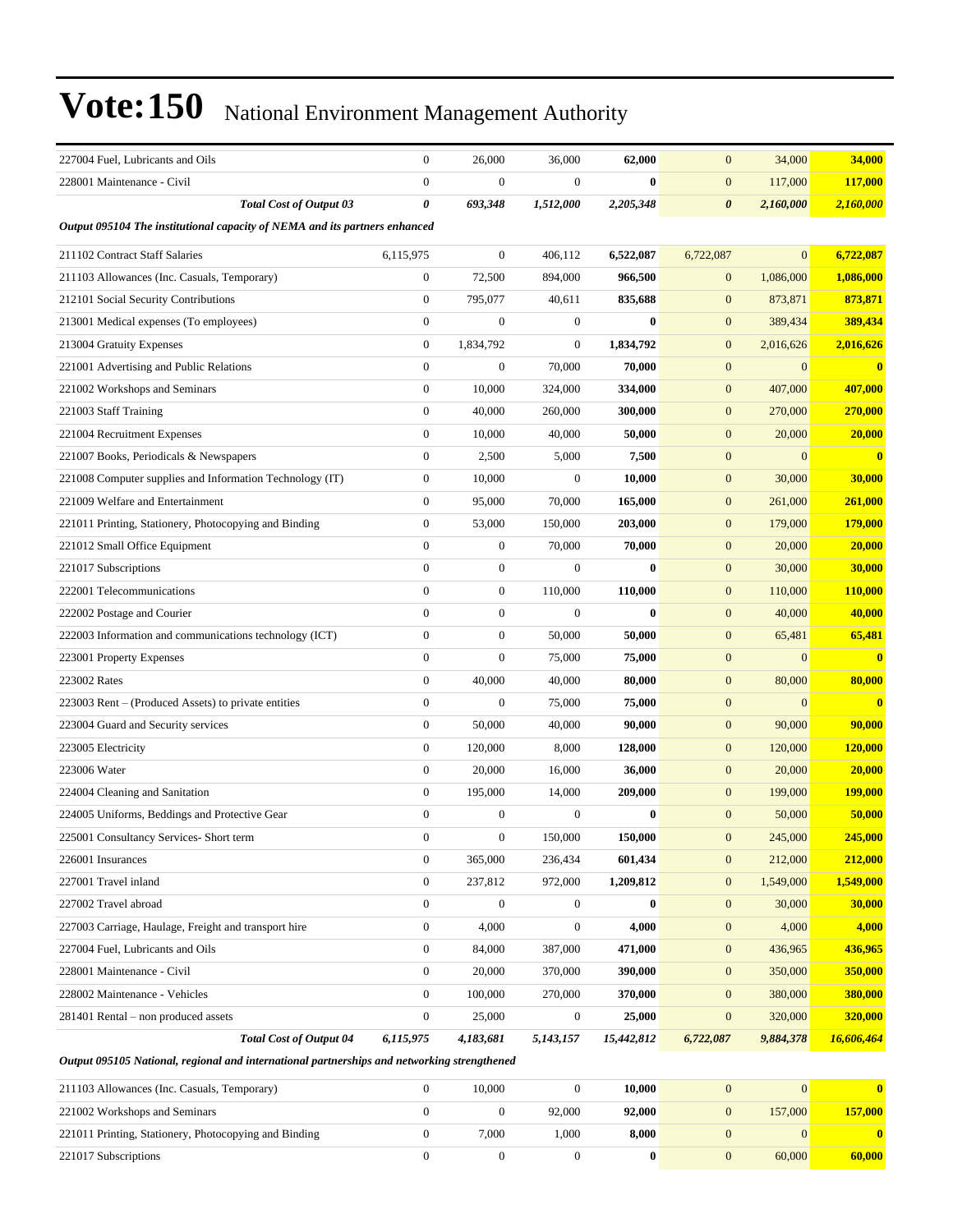| 227001 Travel inland                                    |                                | $\overline{0}$                                        | 20,000         | 185,000    | 205,000    | $\overline{0}$        | 168,000               | 168,000                 |
|---------------------------------------------------------|--------------------------------|-------------------------------------------------------|----------------|------------|------------|-----------------------|-----------------------|-------------------------|
| 227002 Travel abroad                                    |                                | $\overline{0}$                                        | 50,000         | 530,000    | 580,000    | $\mathbf{0}$          | 480,000               | 480,000                 |
| 227004 Fuel, Lubricants and Oils                        |                                | $\overline{0}$                                        | 3,000          | 10,000     | 13,000     | $\mathbf{0}$          | 5,000                 | 5,000                   |
|                                                         | <b>Total Cost of Output 05</b> | 0                                                     | 90,000         | 818,000    | 908,000    | $\boldsymbol{\theta}$ | 870,000               | 870,000                 |
| <b>Output 095119 Human Resource Management Services</b> |                                |                                                       |                |            |            |                       |                       |                         |
| 211103 Allowances (Inc. Casuals, Temporary)             |                                | $\Omega$                                              | 20,000         | $\Omega$   | 20,000     | $\mathbf{0}$          | $\overline{0}$        | $\overline{0}$          |
| 221002 Workshops and Seminars                           |                                | $\Omega$                                              | $\Omega$       | 87,000     | 87,000     | $\mathbf{0}$          | $\overline{0}$        | $\bf{0}$                |
|                                                         | <b>Total Cost of Output 19</b> | 0                                                     | 20,000         | 87,000     | 107,000    | $\boldsymbol{\theta}$ | $\boldsymbol{\theta}$ | $\boldsymbol{\theta}$   |
| <b>Output 095120 Records Management Services</b>        |                                |                                                       |                |            |            |                       |                       |                         |
| 221002 Workshops and Seminars                           |                                | $\overline{0}$                                        | $\overline{0}$ | 5,000      | 5,000      | $\mathbf{0}$          | $\overline{0}$        | $\overline{\mathbf{0}}$ |
| 225001 Consultancy Services- Short term                 |                                | $\overline{0}$                                        | $\mathbf{0}$   | 55,000     | 55,000     | $\overline{0}$        | $\Omega$              | $\bf{0}$                |
|                                                         | <b>Total Cost of Output 20</b> | 0                                                     | 0              | 60,000     | 60,000     | $\boldsymbol{\theta}$ | $\boldsymbol{\theta}$ | $\boldsymbol{\theta}$   |
| <b>Total Cost Of Outputs Provided</b>                   |                                | 6,115,975                                             | 7,573,271      | 10,566,157 | 24,255,402 | 6,722,087             | 18,339,736            | 25,061,823              |
| <b>Total Cost for SubProgramme 01</b>                   |                                | 6,115,975                                             | 7,573,271      | 10,566,157 | 24,255,402 | 6,722,087             | 18,339,736            | 25,061,823              |
| <b>Total Excluding Arrears</b>                          |                                | 6,115,975                                             | 7,573,271      | 10,566,157 | 24,255,402 | 6,722,087             | 18,339,736            | 25,061,823              |
| <b>Development Budget Estimates</b>                     |                                |                                                       |                |            |            |                       |                       |                         |
| Project 1304 Support to NEMA Phase II                   |                                |                                                       |                |            |            |                       |                       |                         |
| Thousand Uganda Shillings                               |                                | 2018/19 Approved Budget<br>2019/20 Approved Estimates |                |            |            |                       |                       |                         |

| <b>Outputs Provided</b>                                                                       | GoU Dev't External Fin        |                  | <b>AIA</b>     | <b>Total</b> | <b>GoU Dev't External Fin</b> |                       | <b>Total</b>            |
|-----------------------------------------------------------------------------------------------|-------------------------------|------------------|----------------|--------------|-------------------------------|-----------------------|-------------------------|
| Output 095102 Environmental compliance and enforcement of the law, regulations and standards  |                               |                  |                |              |                               |                       |                         |
| 211103 Allowances (Inc. Casuals, Temporary)                                                   | $\overline{0}$                | $\overline{0}$   | 30,000         | 30,000       | $\overline{0}$                | $\overline{0}$        | $\overline{\mathbf{0}}$ |
| 221002 Workshops and Seminars                                                                 | $\Omega$                      | $\overline{0}$   | 70,000         | 70,000       | $\overline{0}$                | $\overline{0}$        | $\mathbf{0}$            |
| 223003 Rent – (Produced Assets) to private entities                                           | $\mathbf{0}$                  | $\overline{0}$   | 40,000         | 40,000       | $\overline{0}$                | $\overline{0}$        | $\overline{\mathbf{0}}$ |
| 225001 Consultancy Services- Short term                                                       | $\Omega$                      | $\boldsymbol{0}$ | $\overline{0}$ | $\bf{0}$     | 30,000                        | $\boldsymbol{0}$      | 30,000                  |
| 227001 Travel inland                                                                          | 156,000                       | $\boldsymbol{0}$ | 120,000        | 276,000      | 150,000                       | $\mathbf{0}$          | 150,000                 |
| 228001 Maintenance - Civil                                                                    | $\mathbf{0}$                  | $\boldsymbol{0}$ | $\mathbf{0}$   | $\bf{0}$     | 180,000                       | $\mathbf{0}$          | 180,000                 |
| Total Cost Of Output 095102                                                                   | 156,000                       | 0                | 260,000        | 416,000      | 360,000                       | $\boldsymbol{\theta}$ | 360,000                 |
| Output 095103 Acess to environmental information/education and public participation increased |                               |                  |                |              |                               |                       |                         |
| 221007 Books, Periodicals & Newspapers                                                        | $\mathbf{0}$                  | $\boldsymbol{0}$ | 20,000         | 20,000       | $\overline{0}$                | $\mathbf{0}$          | $\mathbf{0}$            |
| 225001 Consultancy Services- Short term                                                       | 30,000                        | $\overline{0}$   | $\theta$       | 30,000       | $\mathbf{0}$                  | $\overline{0}$        | $\overline{\mathbf{0}}$ |
| 227001 Travel inland                                                                          | 50,000                        | $\boldsymbol{0}$ | $\theta$       | 50,000       | $\overline{0}$                | $\mathbf{0}$          | $\mathbf{0}$            |
| Total Cost Of Output 095103                                                                   | 80,000                        | 0                | 20,000         | 100,000      | $\boldsymbol{\theta}$         | $\boldsymbol{\theta}$ | $\boldsymbol{\theta}$   |
| Output 095104 The institutional capacity of NEMA and its partners enhanced                    |                               |                  |                |              |                               |                       |                         |
| 224005 Uniforms, Beddings and Protective Gear                                                 | 140,853                       | $\boldsymbol{0}$ | 65,000         | 205,853      | $\overline{0}$                | $\overline{0}$        | $\mathbf{0}$            |
| Total Cost Of Output 095104                                                                   | 140,853                       | 0                | 65,000         | 205,853      | $\boldsymbol{\theta}$         | $\boldsymbol{\theta}$ | $\boldsymbol{\theta}$   |
| <b>Total Cost for Outputs Provided</b>                                                        | 376,853                       | $\boldsymbol{0}$ | 345,000        | 721,853      | 360,000                       | $\Omega$              | 360,000                 |
| <b>Capital Purchases</b>                                                                      | <b>GoU Dev't External Fin</b> |                  | <b>AIA</b>     | <b>Total</b> | <b>GoU Dev't External Fin</b> |                       | <b>Total</b>            |
| Output 095175 Purchase of Motor Vehicles and Other Transport Equipment                        |                               |                  |                |              |                               |                       |                         |
| 312201 Transport Equipment                                                                    | $\overline{0}$                | $\overline{0}$   | 340,000        | 340,000      | $\overline{0}$                | $\overline{0}$        | $\mathbf{0}$            |
| Total Cost Of Output 095175                                                                   | 0                             | 0                | 340,000        | 340,000      | $\boldsymbol{\theta}$         | $\boldsymbol{\theta}$ | $\boldsymbol{\theta}$   |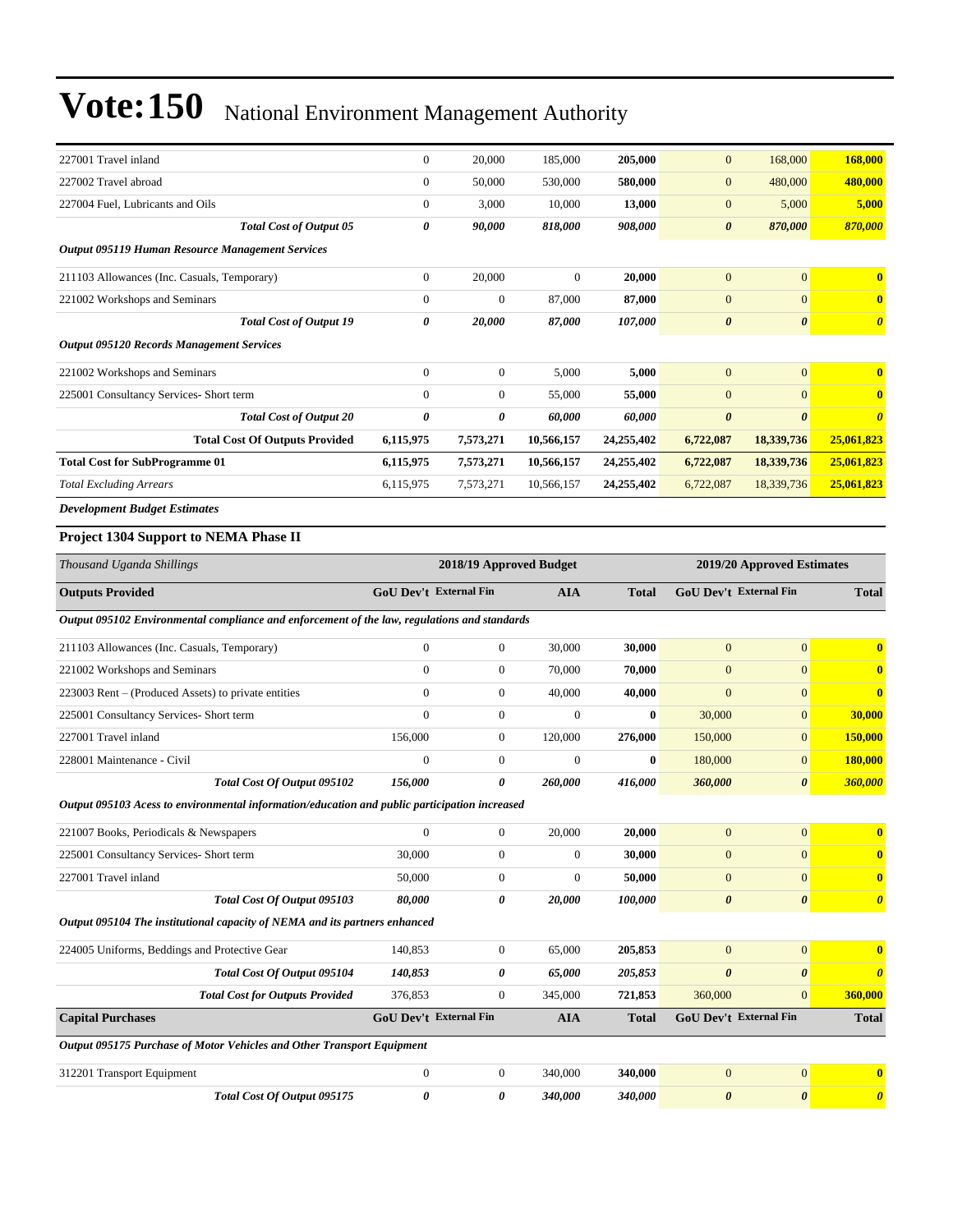| Output 095176 Purchase of Office and ICT Equipment, including Software  |            |                     |            |              |            |                       |              |
|-------------------------------------------------------------------------|------------|---------------------|------------|--------------|------------|-----------------------|--------------|
| 312213 ICT Equipment                                                    | 190,000    | $\mathbf{0}$        | 50,000     | 240,000      | 290,000    | $\overline{0}$        | 290,000      |
| Total Cost Of Output 095176                                             | 190.000    | 0                   | 50.000     | 240,000      | 290,000    | $\boldsymbol{\theta}$ | 290,000      |
| Output 095177 Purchase of Specialised Machinery & Equipment             |            |                     |            |              |            |                       |              |
| 312202 Machinery and Equipment                                          | 248,500    | $\overline{0}$      | 330,000    | 578,500      | 240,000    | $\overline{0}$        | 240,000      |
| Total Cost Of Output 095177                                             | 248,500    | 0                   | 330,000    | 578,500      | 240,000    | $\boldsymbol{\theta}$ | 240,000      |
| Output 095178 Purchase of Office and Residential Furniture and Fittings |            |                     |            |              |            |                       |              |
| 312203 Furniture & Fixtures                                             | 100,000    | $\overline{0}$      | 100,000    | 200,000      | 100,000    | $\overline{0}$        | 100,000      |
| Total Cost Of Output 095178                                             | 100,000    | 0                   | 100,000    | 200,000      | 100,000    | $\boldsymbol{\theta}$ | 100,000      |
| <b>Total Cost for Capital Purchases</b>                                 | 538,500    | 0                   | 820,000    | 1,358,500    | 630,000    | $\overline{0}$        | 630,000      |
| <b>Total Cost for Project: 1304</b>                                     | 915,353    | $\overline{0}$      | 1,165,000  | 2,080,353    | 990,000    | $\Omega$              | 990,000      |
| <b>Total Excluding Arrears</b>                                          | 915,353    | $\mathbf{0}$        | 1,165,000  | 2,080,353    | 990,000    | $\overline{0}$        | 990,000      |
|                                                                         | GoU        | <b>External Fin</b> | <b>AIA</b> | <b>Total</b> | GoU        | <b>External Fin</b>   | <b>Total</b> |
| <b>Total Cost for Programme 51</b>                                      | 14,604,598 | $\bf{0}$            | 11,731,157 | 26, 335, 755 | 26,051,823 | $\bf{0}$              | 26,051,823   |
| <b>Total Excluding Arrears</b>                                          | 14,604,598 | $\mathbf{0}$        | 11,731,157 | 26, 335, 755 | 26,051,823 | $\Omega$              | 26,051,823   |
|                                                                         | GoU        | <b>External Fin</b> | <b>AIA</b> | <b>Total</b> | GoU        | <b>External Fin.</b>  | <b>Total</b> |
| <b>Grand Total for Vote 150</b>                                         | 14,604,598 | $\bf{0}$            | 11,731,157 | 26, 335, 755 | 26,051,823 | $\bf{0}$              | 26,051,823   |
| <b>Total Excluding Arrears</b>                                          | 14,604,598 | $\mathbf{0}$        | 11,731,157 | 26, 335, 755 | 26,051,823 | $\overline{0}$        | 26,051,823   |